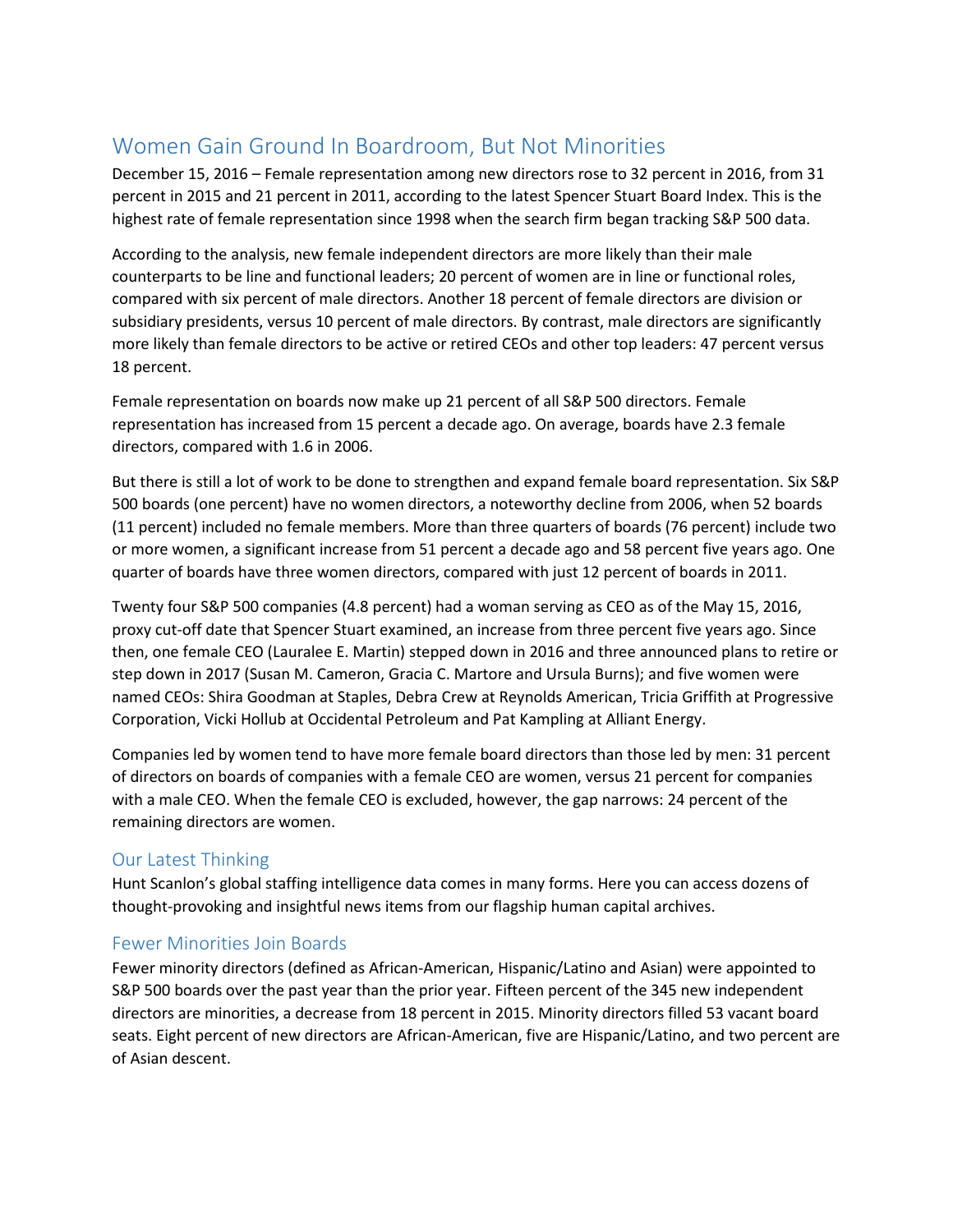New minority directors are more likely than non-minority directors to be line and functional leaders or division/subsidiary presidents, 41 percent versus 20 percent, and less likely to be active or retired senior leaders (such as CEO, chair, president or COO), 24 percent versus 41 percent.

Among the boards of the top 200 S&P 500 companies, the total number of minority directors has held steady at 15 percent since 2011, and the number of the top 200 companies with at least one minority director remains unchanged at 88 percent.

Despite increased attention to the topic of board diversity, representation of minority directors at the top 200 S&P 500 companies has not significantly changed over the past five to 10 years.

•8.2 percent of directors are African-American, compared with 9.5 percent in 2011 and 9.2 in 2006. Seventy five percent of boards have at least one African-American director, a decline from 78 percent in 2011 and 80 percent in 2006.

•4.8 percent of directors are Hispanic/Latino, up from 4.4 in 2011 and 3.6 in 2006. Forty seven percent of boards today have at least one Hispanic/Latino director, up from 45 percent in 2011 and 35 percent in 2006.

•1.8 percent of directors are Asian (non-Indian), versus 1.4 percent in 2011 and 0.7 percent in 2006. Eighteen percent of boards have one or more Asian directors, up from 16 percent in 2011 and seven percent in 2006.

Nine (five percent) of the top 200 S&P companies are led by African-American, Hispanic/Latino or Asian CEOs, three more than in 2015. In 2011, only five of the top 200 companies were led by minority CEOs.

Similar to the pattern seen among companies led by women, companies led by minority CEOs have more minority directors than other companies. Twenty four percent of the directors for the nine companies with minority CEOs are minorities, compared with 14 percent of directors of companies with a non-minority CEO. However, minority representation drops to 17 percent when the CEO is excluded.

#### Importance of Diversity On Boards

According to PwC's 2016 'Annual Corporate Directors' report, nearly all directors (96 percent) agree that diversity is important. But how important it is and how much it helps depends on whom you ask. Female directors have a much stronger opinion about the benefits of board diversity than male directors.

One issue in the debate is disagreement about whether there are qualified diverse board candidates to tap for director service. Virtually all female directors say there are sufficient numbers of such people, while only about two thirds of male directors say the same. A contributing factor cited by some is a lack of diversity in the C-suite, where many boards look for potential director candidates. So some boards are using public databases, many of which can highlight diverse candidates, in their search for new board members.

One of the main difficulties in adding diversity to corporate boards is that many boards look to current or former CEOs as potential director candidates. But only four percent of S&P 500 CEOs are female, according to a poll by Catalyst, and only one percent of the Fortune 500 CEOs are African-American.

So where can boards find qualified diverse candidates? The PwC suggests that first the pool of potential director candidates needs to expand. And then boards will have to look in different places. There are